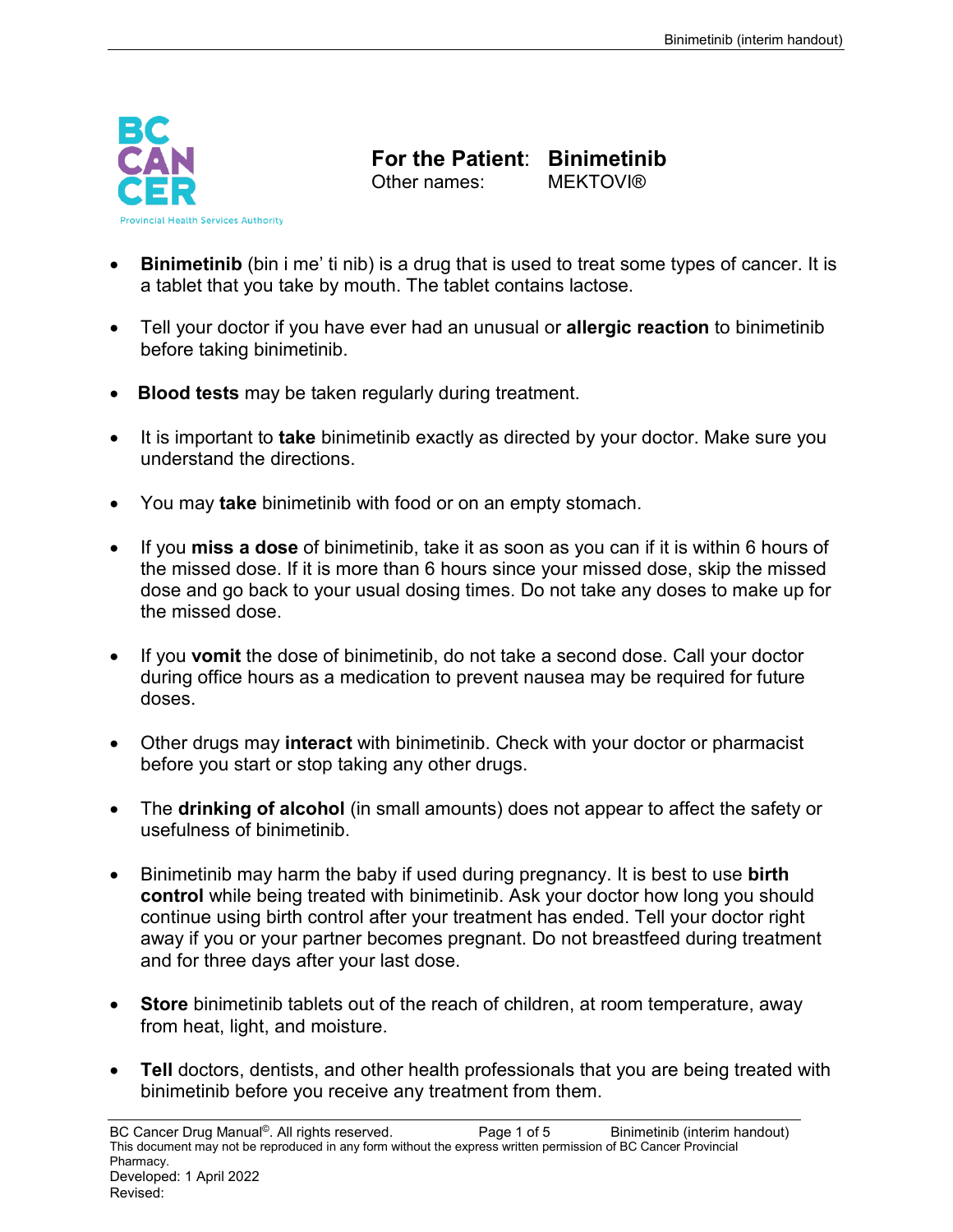Side effects are listed in the following table in the order in which they may occur. Tips to help manage the side effects are included.

| <b>SIDE EFFECTS</b>                                         | <b>MANAGEMENT</b>                                                                                                                                                                                                  |
|-------------------------------------------------------------|--------------------------------------------------------------------------------------------------------------------------------------------------------------------------------------------------------------------|
| Nausea and vomiting may occur.                              | You will be given a prescription for<br>antinausea drug(s) to take at home. It is<br>easier to prevent nausea than treat it<br>once it has occurred, so follow<br>directions closely.<br>• Drink plenty of fluids. |
|                                                             | • Eat and drink often in small amounts.                                                                                                                                                                            |
|                                                             | Try the ideas in Practical Tips to Manage<br>Nausea.*                                                                                                                                                              |
| Skin rash, dry skin, and itchiness may<br>sometimes occur.  | If very irritating, call your doctor.<br>Otherwise, be sure to mention it at your<br>next visit.                                                                                                                   |
| <b>Fever</b> may sometimes occur.                           | • Take acetaminophen (e.g., TYLENOL <sup>®</sup> )<br>every 4-6 hours, to a maximum of 4 g<br>(4000 mg) per day.                                                                                                   |
| Diarrhea may sometimes occur.                               | If diarrhea is a problem:                                                                                                                                                                                          |
|                                                             | • Drink plenty of fluids.                                                                                                                                                                                          |
|                                                             | • Eat and drink often in small amounts.<br>• Avoid high fibre foods as outlined in<br><b>Food Choices to Help Manage</b><br>Diarrhea.*                                                                             |
|                                                             | <b>Note:</b> If lactose in milk usually gives you<br>diarrhea, the lactose in the tablet may be<br>causing your diarrhea. Take LACTAID®<br>tablets just before your binimetinib dose.                              |
| <b>Constipation may sometimes occur.</b>                    | • Exercise if you can.                                                                                                                                                                                             |
|                                                             | • Drink plenty of fluids.<br>Try ideas in Food Choices to Manage<br>Constipation.*                                                                                                                                 |
| <b>Tiredness</b> and lack of energy may<br>sometimes occur. | • Do not drive a car or operate machinery<br>if you are feeling tired.                                                                                                                                             |
|                                                             | Try the ideas in Fatigue/Tiredness -<br>Patient Handout.*                                                                                                                                                          |
| <b>Sugar control</b> may sometimes be                       | Tell your doctor if you are experiencing:                                                                                                                                                                          |
| affected.                                                   | • Increased thirst.                                                                                                                                                                                                |
|                                                             | • Changes in how often you pass urine<br>$(go$ pee).<br>Check your blood sugar regularly if you<br>are diabetic.                                                                                                   |
|                                                             |                                                                                                                                                                                                                    |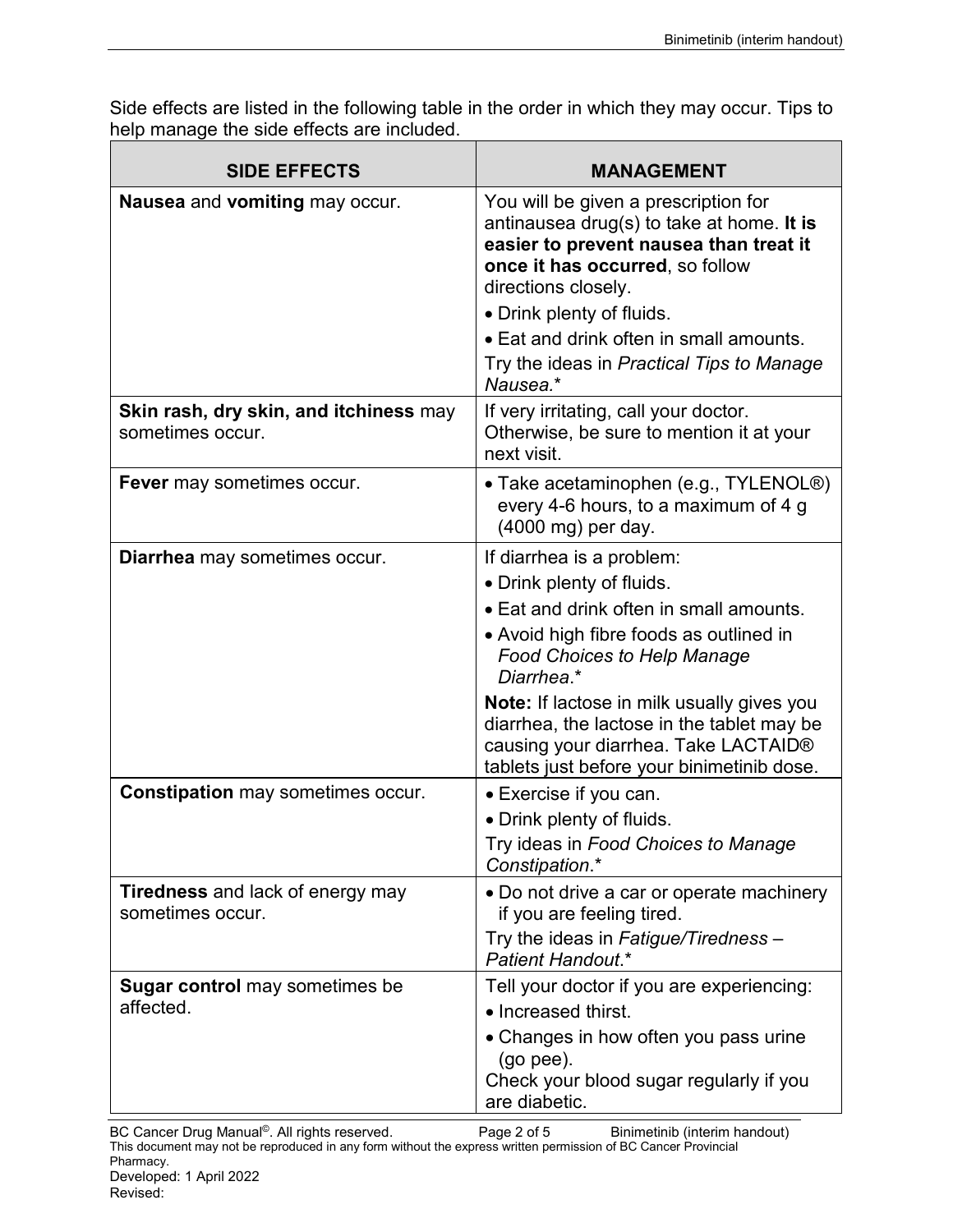| <b>SIDE EFFECTS</b>                                                                                                                                                         | <b>MANAGEMENT</b>                                                                                                                                                                                                                                             |
|-----------------------------------------------------------------------------------------------------------------------------------------------------------------------------|---------------------------------------------------------------------------------------------------------------------------------------------------------------------------------------------------------------------------------------------------------------|
| <b>Muscle or joint pain may sometimes</b><br>occur.                                                                                                                         | You may take acetaminophen (e.g.,<br>TYLENOL <sup>®</sup> ) every 4-6 hours to a<br>maximum of 4 g (4000 mg) per day or<br>ibuprofen (e.g., ADVIL <sup>®</sup> ) for mild to<br>moderate pain. Tell your doctor if the pain<br>interferes with your activity. |
| <b>Swelling of hands, feet, or lower legs</b><br>may sometimes occur if your body retains<br>extra fluid.                                                                   | If swelling is a problem:<br>• Elevate your feet when sitting.<br>• Avoid tight clothing.                                                                                                                                                                     |
| <b>Headache</b> may sometimes occur.                                                                                                                                        | • Take acetaminophen (e.g., TYLENOL®)<br>every 4-6 hours if needed, to a<br>maximum of 4 g (4000 mg) per day.                                                                                                                                                 |
| <b>Hair loss</b> sometimes occurs with<br>binimetinib. Hair will grow back once you<br>stop treatment with binimetinib. Colour<br>and texture may change.                   | If hair loss is a problem, refer to<br>Resources for Hair Loss and Appearance<br>Changes - Patient Handout.*                                                                                                                                                  |
| Numbness or tingling of the fingers or<br>toes may sometimes occur. This will<br>slowly return to normal once your<br>treatments are over. This may take<br>several months. | • Be careful when handling items that are<br>sharp, hot, or cold.<br>Tell your doctor at your next visit,<br>especially if you have trouble with<br>buttons, writing, or picking up small<br>objects.                                                         |
| A type of skin cancer called cutaneous<br>squamous cell carcinoma may rarely<br>occur.                                                                                      | Check your skin and tell your doctor right<br>away if you notice any skin changes<br>including:<br>$\bullet$ a new wart,<br>• a sore or reddish bump that bleeds or<br>does not heal, or                                                                      |
|                                                                                                                                                                             | • a change in size or color of a mole.<br>Cutaneous squamous cell carcinoma is<br>usually managed with simple removal<br>(excision).<br>Refer to the BC Health Guide for<br>information about protecting your skin<br>from sun exposure.                      |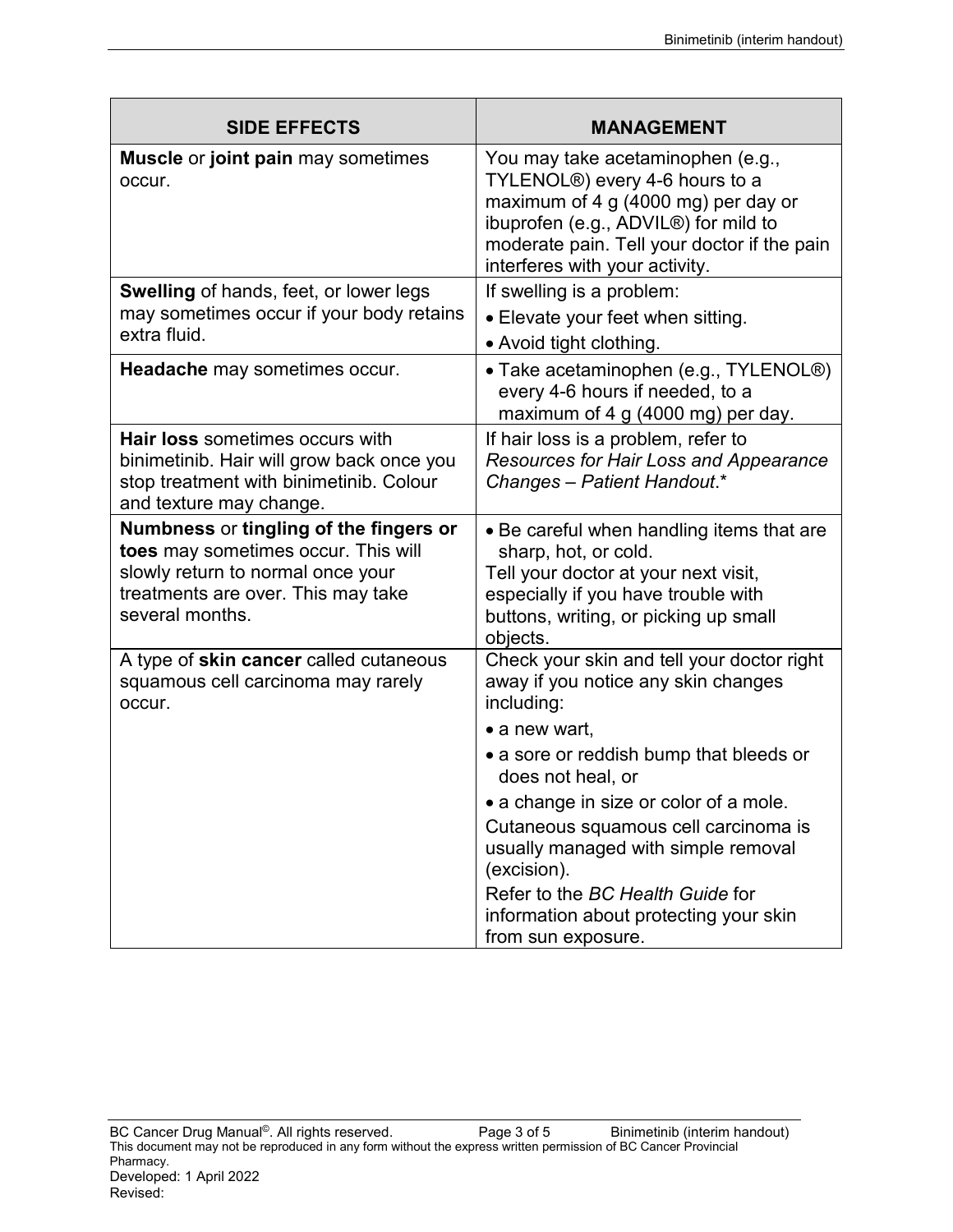| <b>SIDE EFFECTS</b>                                | <b>MANAGEMENT</b>                                                                                             |
|----------------------------------------------------|---------------------------------------------------------------------------------------------------------------|
| <b>High blood pressure</b> may sometimes<br>occur. | Your blood pressure may be checked<br>during your visits to your doctor.                                      |
|                                                    | • You may be asked to check your blood<br>pressure frequently between visits.                                 |
|                                                    | • Your doctor may give you a prescription<br>for blood pressure medication if your<br>blood pressure is high. |
|                                                    | Tell your doctor if you are already on                                                                        |
|                                                    | blood pressure medication. Your doctor                                                                        |
|                                                    | may have to adjust your dose.                                                                                 |

**\*Please ask your nurse or pharmacist for a copy.**

## **STOP TAKING BINIMETINIB AND SEE YOUR DOCTOR OR GET EMERGENCY HELP IMMEDIATELY IF YOU HAVE:**

- Signs of an **allergic reaction** (rare) soon after a treatment including dizziness, fast heartbeat, face swelling, or breathing problems.
- **Changes in eyesight** such as blurred vision, loss of vision, eye pain, seeing halos, or coloured dots.
- Signs of **bleeding problems** such as black, tarry stools; blood in urine; pinpoint red spots on skin; extensive bruising.
- Signs of a **blood clot** such as tenderness or hardness over a vein, calf swelling and tenderness, sudden onset of cough, chest pain, or shortness of breath.
- Severe unexplained **muscle** pain, muscle swelling, or weakness.
- Signs of **heart or lung problems** such as fast or uneven heartbeat, chest pain, chest pressure, shortness of breath or difficulty in breathing, swelling of feet or lower legs, or fainting.
- **Face muscles** that are weak, don't move, or appear to droop.
- Severe **abdominal pain** or tenderness.

## **SEE YOUR DOCTOR AS SOON AS POSSIBLE (DURING OFFICE HOURS) IF YOU HAVE:**

- Signs of **anemia** such as unusual tiredness or weakness.
- Signs of **liver problems** such as yellow eyes or skin, white or clay-coloured stools.
- Signs of **kidney problems** such as lower back or side pain, swelling of feet or lower legs.
- Signs of **skin changes** such as a new wart, a sore or reddish bump that bleeds or does not heal, or a change in size, shape, or colour of a mole.